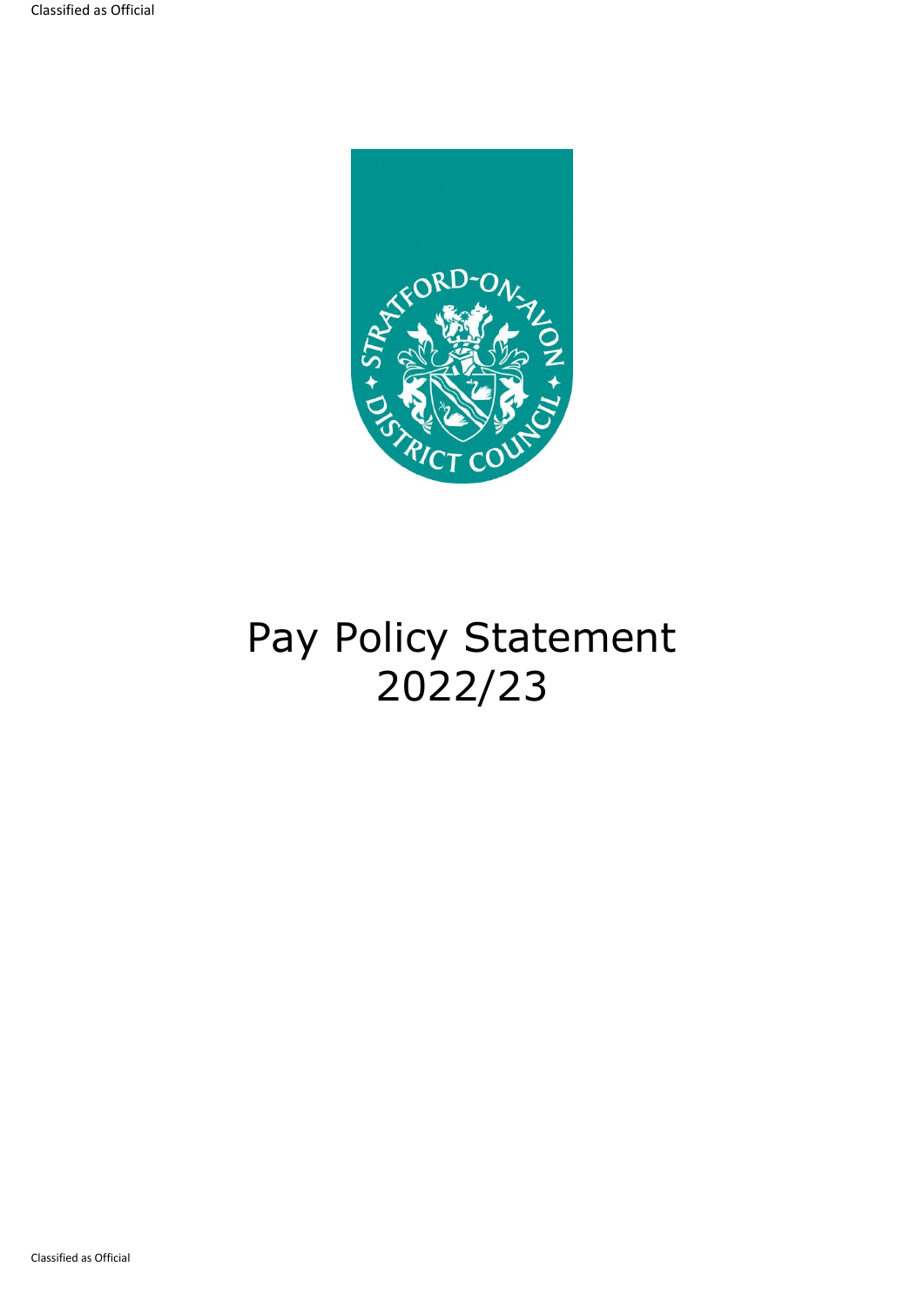# **1.0 INTRODUCTION AND POLICY STATEMENT**

- 1.1 The Council aims to ensure that its remuneration packages are fair, equitable and transparent, leading to the employment of professional staff who have appropriate skills and experience to provide high quality services to its residents and visitors.
- 1.2 Under section 112 of the Local Government Act 1972, the Council has the "power to appoint officers on such reasonable terms and conditions as the authority thinks fit". This Pay Policy Statement (the 'statement') sets out the Council's approach to pay policy in accordance with the requirements of Section 38 of the Localism Act 2011.
- 1.3 The purpose of the statement is to provide transparency with regard to the Council's approach to setting the pay of its employees by identifying:
	- The methods by which salaries of employees are determined;
	- The detail and level of remuneration of its most senior staff, i.e. 'Chief Officers', as defined by the relevant legislation; and
	- The committee responsible for ensuring the provisions set out in this statement are applied consistently throughout the Council and recommending any amendments to the full Council.
- 1.4 Once approved by the full Council, this policy statement will come into immediate effect, superseding the 2021/2022 Pay Policy Statement, and will be subject to review in accordance with the relevant legislation prevailing at that time, currently annually.

## **2.0 LEGISLATIVE FRAMEWORK**

- 2.1 In determining the pay and remuneration of all of its employees, the Council will comply with all relevant employment legislation. This includes the Equality Act 2010, Part Time Employment (Prevention of Less Favourable Treatment) Regulations 2000, The Agency Workers Regulations 2010, and where relevant, the Transfer of Undertakings (Protection of Employment) Regulations 2006.
- 2.2 With regard to the equal pay requirements contained within the Equality Act, the Council ensures there is no pay discrimination in its pay structures and that all pay differentials are objectively justified through the use of an equality-proofed job evaluation mechanism, which directly relates salaries to the requirements, demands and responsibilities of the role.

## **3.0 PAY STRUCTURE (National Joint Council Employees, NJC)**

- 3.1 Based on the application of the job evaluation process, the Council uses the nationally negotiated, National Joint Council (NJC) pay spine as the basis for its local grading structure.
- 3.2 The Council is committed to adherence with national pay bargaining in respect of the national pay spine and any annual cost of living increases negotiated in the pay spine.
- 3.3 All other pay-related allowances are the subject of either nationally or locally negotiated rates, having been determined from time to time in accordance with collective bargaining machinery and/or as determined by Council Policy.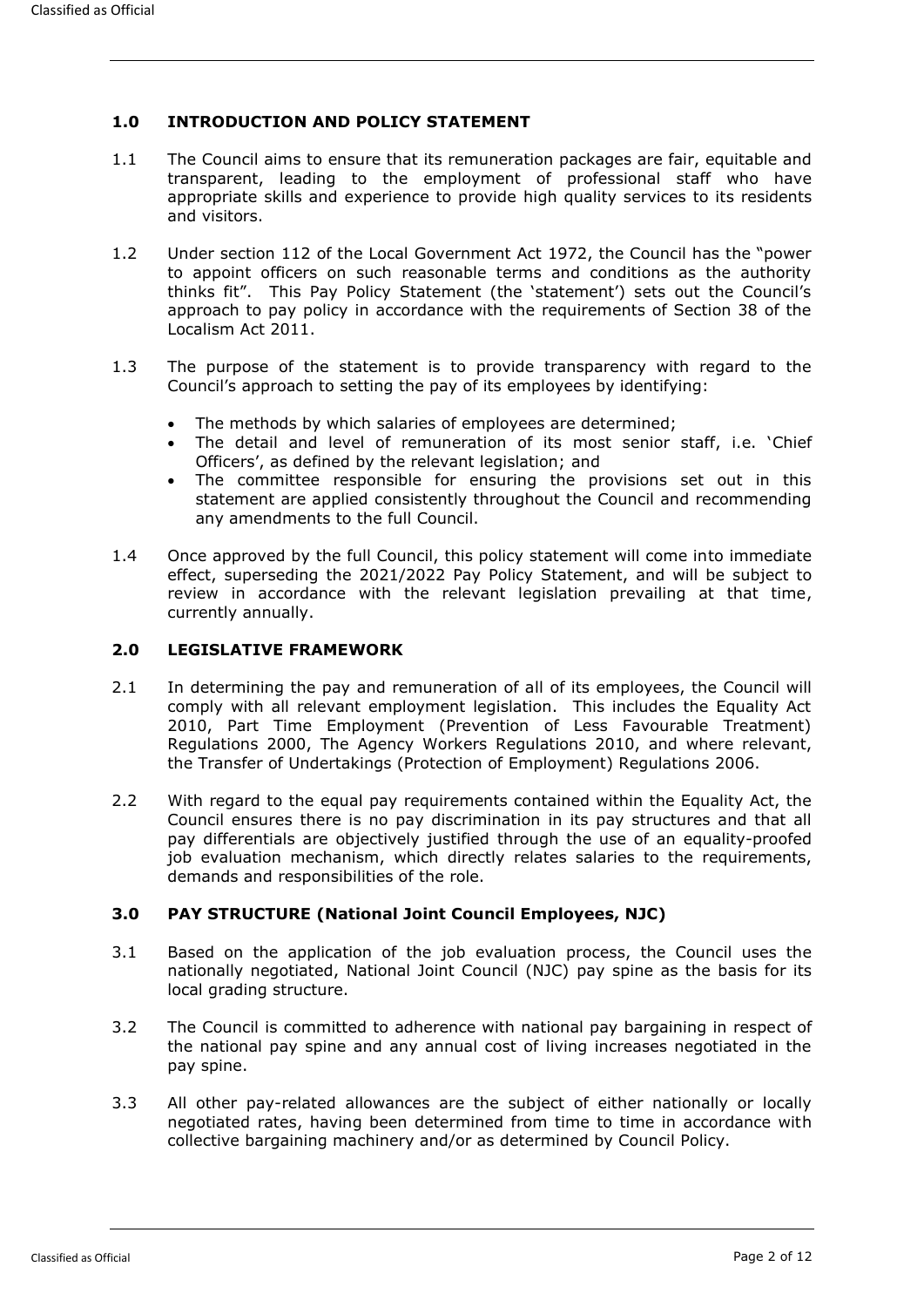- 3.4 In determining its grading structure the Council takes account of the need to ensure value for money in respect of the use of public expenditure, balanced against the need to recruit and retain employees, who are able to meet the requirements of providing high quality services to the community, delivered effectively and efficiently and at times at which those services are required.
- 3.5 The Council's current grading structure was implemented in 2005, following a single status exercise, when the Council also adopted a job evaluation scheme. There were four key objectives considered in adopting the grading structure, and these were fairness, motivation, effective resourcing and affordability. It was agreed by the Council in 2003, that the preferred quartile of pay in relation to the local authority market was the second quartile (50 – 74 percentile). This was in part due to the cost of housing in the District and the desire to recruit and retain high quality staff. With this in mind, the Council adopted a structure, which began at spinal column point (scp) 11 of the NJC pay scales. The grading structure was re-negotiated nationally, removing the lower scps and re-numbered with effect from 1 April 2019, and so the Council's grading structure now begins at scp1.
- 3.6 The spinal column points which are within the grading structure are nationally negotiated annually as part of a collective bargaining arrangement between the National Joint Council for Local Government Services (NJC) and the recognised unions.
- 3.7 The most recent NJC pay agreement was made in August 2020 and agreed an award of 2.75% to all grades, backdated to 1 April 2020. At the time of writing the national pay award for 2021/2022 has not been agreed, and any pay negotiations for 2022/23 are pending the agreement of the 2021/2022 pay award which is not yet resolved.
- 3.8 The grading structure, is shown in **Appendix 1**.
- 3.9 New appointments will normally be made at the minimum of the relevant grade, although this can be varied where necessary to secure the best candidate. From time to time it may be necessary to take account of the external pay market in order to attract and retain employees with particular experience, skills and capacity. Where necessary, the Council will ensure the requirement for such is objectively justified by reference to clear and transparent evidence of relevant market comparators, using appropriate data sources available from within and outside the local government sector.

## **4.0 POLICY ON REMUNERATION AND PAY STRUCTURE OF SENIOR MANAGEMENT**

4.1 For the purposes of this statement, senior management means 'Chief Officers' as defined by s43 of the Localism Act 2011. The definition of Chief Officers is not limited to the Head of Paid Service, Deputy Chief Executive or statutory Chief Officers (in SDC's case the Chief Executive, Joint Head of Law and Governance and Joint Head of Financial Services). It also includes other Heads of Service (non-statutory Chief Officers) and their direct reports: in SDC's case 'Service Managers' (deputy Chief Officers). This designation under the Council's pay policy does not affect existing job evaluations for the posts. The Localism Act requires the Council to report on these officers' remuneration. The posts falling within the statutory definition are set out below, with details of their basic salary as at 1 April 2022 (subject to pay award):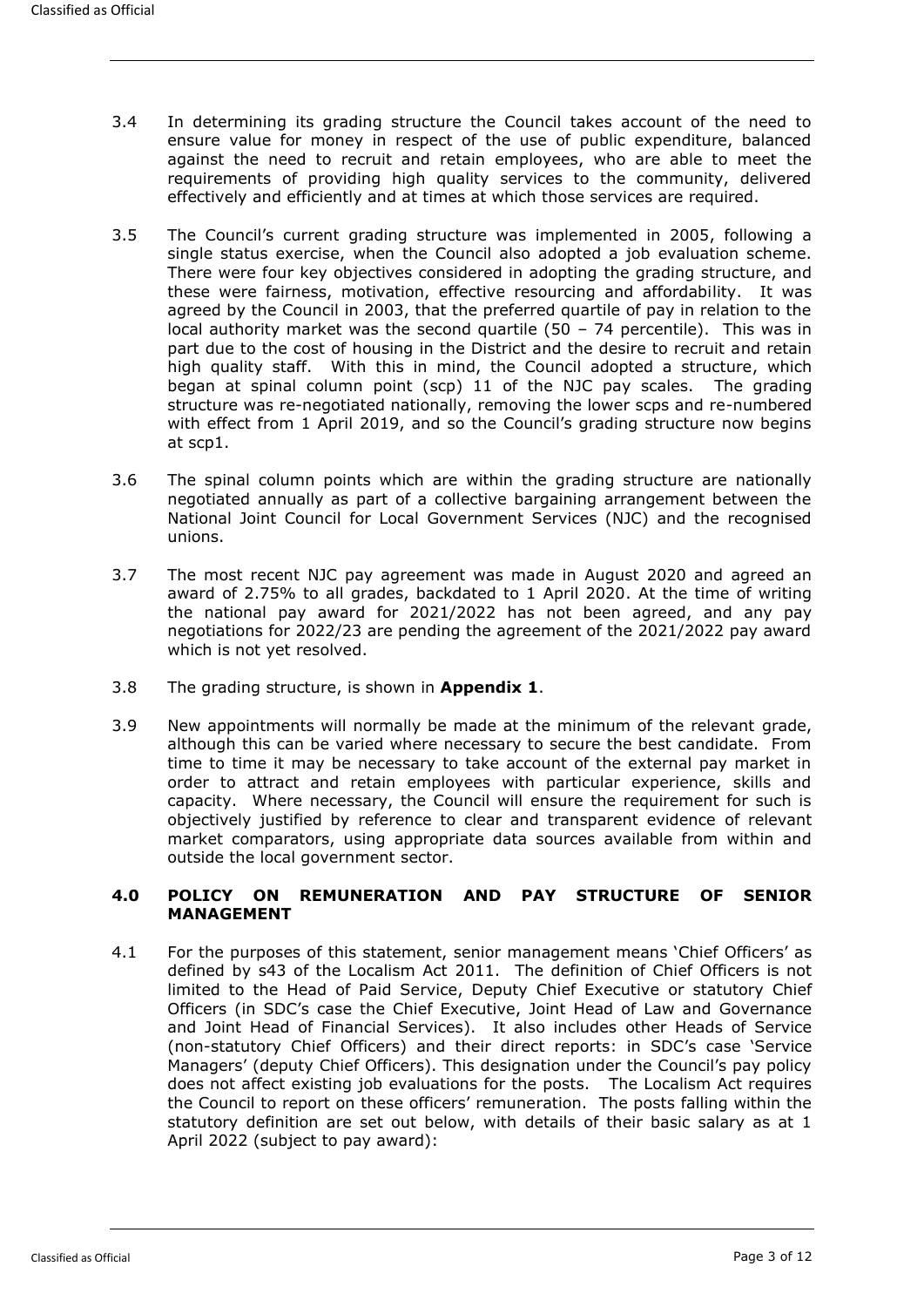a) Chief Executive

The current salary for this post is a band of  $£110,970 - £117,135$ . The band is split into three spinal column points as follows:

- 1) £110,970
- 2) £114,566
- 3) £117,135

This is exclusive of any payments for Returning Officer or Deputy Returning Officer duties.

b) Deputy Chief Executive

The current salary for this post is a band of  $£87,338 - £92,475$ . The band is split into three spinal column points as follows:

- 1) £87,338
- 2) £89,909
- 3) £92,475
- c) Heads of Service

The salaries of posts designated as Heads of Service fall within a range of four incremental points between £60,036 rising to a maximum of £66,960.

Where a Head of Service is also designated as a Statutory Officer a 7% supplement is paid in addition to the spinal column point.

c) Service Managers

The salaries of posts designated as Service Managers fall within a range of Grade G to Grade C on the Council's staff grading structure, the distribution is as follows:

| <b>Grade:</b> | <b>Number of Posts:</b> |
|---------------|-------------------------|
| Grade G       |                         |
| Grade F       |                         |
| Grade E       |                         |
| Grade D       |                         |
| Grade C       |                         |

Where posts are responsible for operating over two of more authorities the job evaluation score is increased in line with the Council's Job Grading Procedure.

It must also be clarified that, for day to day purposes, the Council operates a 'joint senior management' team of seventeen. This consists of a Chief Executive, two Joint Deputy Chief Executives, a Programme Director of Climate Change, eleven permanent Heads of Service and one interim head of service. Of the Joint Senior Management Team, six are employed by Stratford on Avon District Council and one is engaged through an agency arrangement. The agreed management structure is shown in **Appendix 2**.

4.2 Remuneration of the Chief Executive, Deputy Chief Executive and Heads of Service

Remuneration for the Chief Executive is in accordance with the Joint National Committee for Chief Executives, and the Deputy Chief Executive and Heads of Service is in accordance with the Joint Negotiating Committee (JNC) Conditions of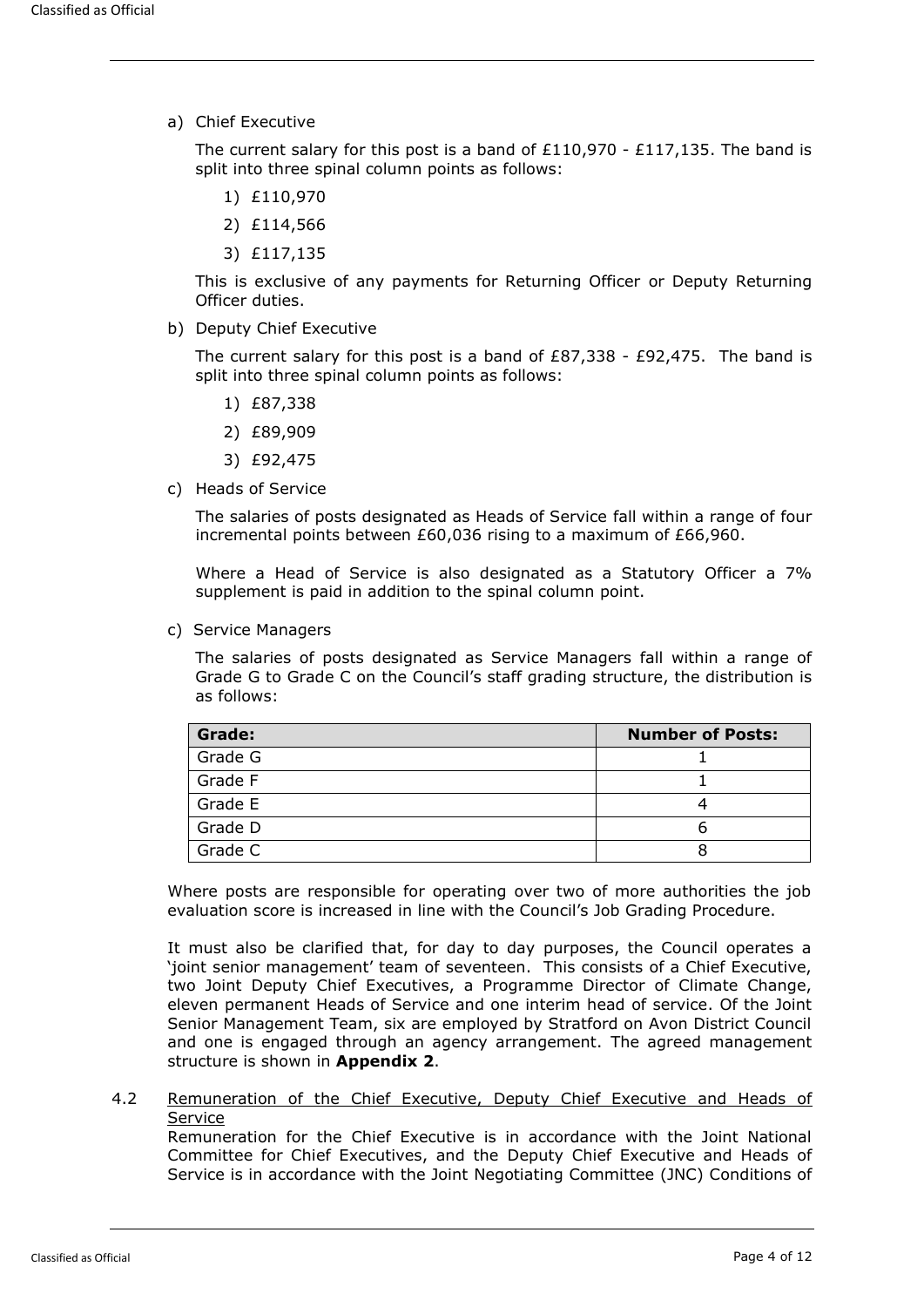Service for Chief Officers. The JNC allows for local determination of Chief Executive and Chief Officer salaries, in accordance with a 'range appropriate to their type of authority and population'. The JNC benchmarking range has not been updated since 2001, and as such determination of 'appropriate' salary has been reviewed and agreed on 23 October 2019 by Full Council as part of a senior management re-structure. The setting of the salary levels was informed by benchmarking data provided by West Midlands Employers.

In addition to the locally agreed grade, the JNC may also agree national 'cost of living' rises which the Council are required to implement. The pay award for 2021/2022 has not yet been agreed, and therefore the pay award for 2022/2023 is also on hold pending this decision.

- 4.3 The basic pay for these officers is reviewed locally at appropriate intervals. The recommended review period is three years.
- 4.4 Progression through the grade is subject to satisfactory performance, development and achievement of agreed targets, and is reviewed on an annual basis. If performance levels are achieved then progression is by one increment per annum, implemented on 1 April each year, until the individual reaches the top of the grade. The grade is set out in **Appendix 1**.
- 4.5 With the exception of progression through the incremental scale of the relevant grade being subject to satisfactory performance, which is assessed on an annual basis, the level of remuneration is not variable dependant upon achievement of defined targets.
- 4.6 Impact of Shared Service Working for Chief Executive, Deputy Chief Executive and Heads of Service The Council has agreed to pursue a merger with Warwick District Council to form a South Warwickshire District Council in 2024.

The Council's Job Evaluation Scheme which is applied to the majority of staff takes account of such opportunities and where an officer is expected to provide a role across more that one authority, then this is reflected within the evaluation of that post.

Chief Officers' remuneration is determined outside of the staff Job Evaluation scheme and as an interim arrangement a supplement of 5% is being paid to all Joint Heads of Service to recognise the additional responsibilities during this period...

4.7 Remuneration of Service Managers

Remuneration for Service Managers is in accordance with the National Joint Council (NJC) National Agreement of Conditions of Service. The NJC provides the spinal column points, and the Council determines locally the staff grading structure around it. Grades are determined using the local government job evaluation scheme.

Progression through the grade is subject to satisfactory performance and is reviewed on an annual basis. If performance levels are achieved then progression is by one increment per annum, implemented on 1 April each year, until the individual reaches the top of the grade. The staff grade structure is set out in **Appendix 1.**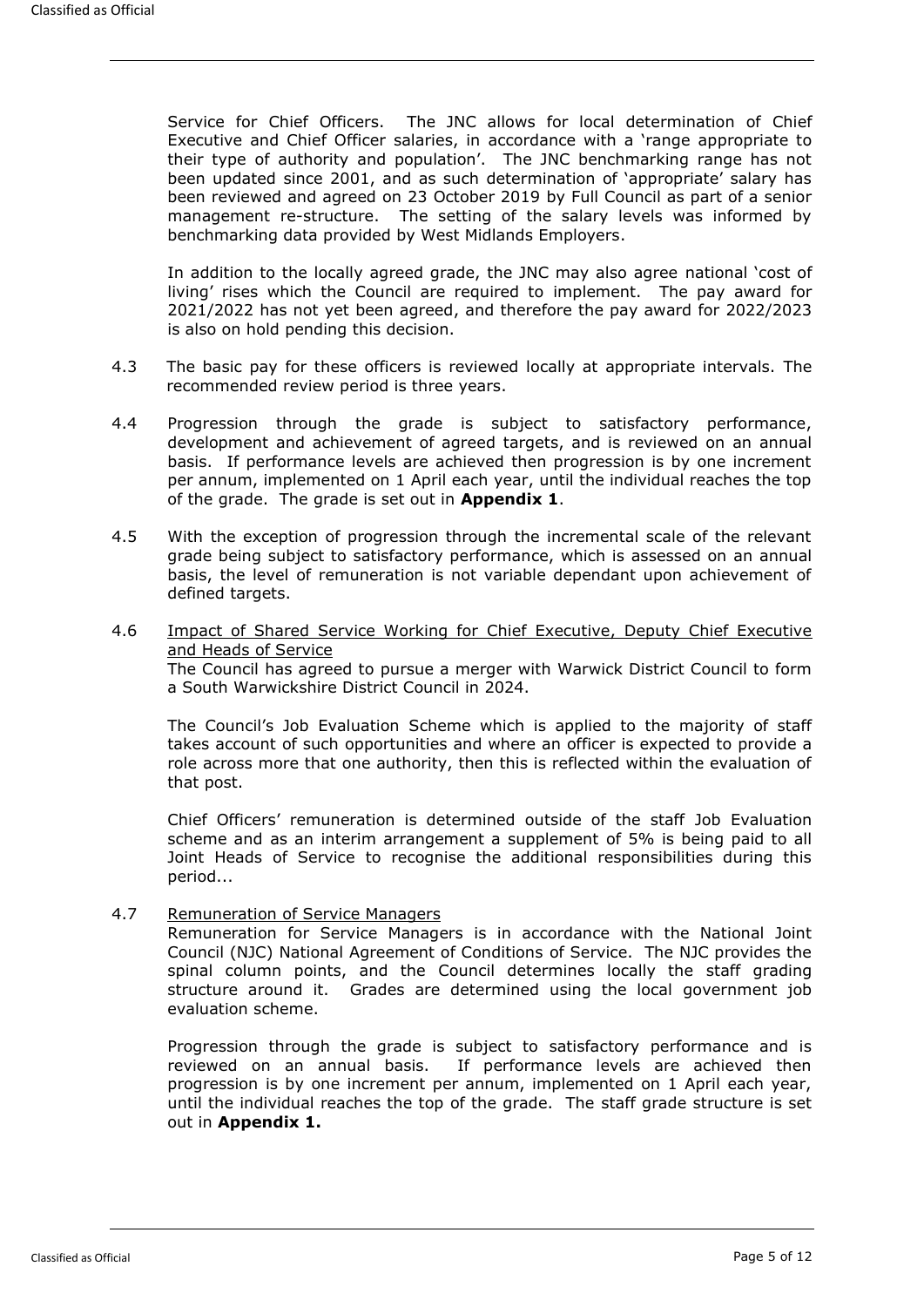4.8 Recruitment of Head of Paid Service, Chief Executive, Deputy Chief Executive and Heads of Service

The Council's policy and procedures with regard to recruitment of the Chief Executive, Deputy Chief Executive and Heads of Service is set out within the Officer Employment Procedure Rules in Part 4/Section (10) of the Constitution. When recruiting to all posts the Council will take full and proper account of its own recruitment policies. The determination of the remuneration to be offered to any newly appointed officer will be in accordance with the pay structure and relevant policies in place at the time of recruitment. Where the Council is unable to recruit a post at the designated grade, it will consider the use of temporary market forces supplements in accordance with the Market Forces Procedure.

4.9 Where the Council remains unable to recruit under a contract of employment, or there is a need for interim support to provide cover for a vacant substantive post, the Council will, where necessary, consider and utilise engaging individuals under 'contracts for service'. These will be sourced through a relevant procurement process ensuring the Council is able to demonstrate the maximum value for money benefits from competition in securing the relevant service. The Council does not currently have any Officers engaged under such arrangements.

# 4.10 Recruitment of Service Managers Service managers are recruited under the Council's usual officer recruitment

procedures, and are not elected member appointments. 4.11 Re-employment / Re-engagement of former Chief Officers

Where a former Chief Officer applies for employment with the Council, and they have been previously made redundant from either this Council, or another public body under the Redundancy Modifications Order, their application will be treated on its own merits and taking into account the financial benefits to the Council.

### 4.12 Additional Remuneration Elements for Chief Officers The Council does not apply any bonuses or performance related pay to its Chief Officers.

In addition to the basic salary, set out below are details of other elements of 'additional pay' which are chargeable to UK income tax and do not solely constitute reimbursement of expenses incurred in the fulfilment of duties.

## *4.12.1 Returning Officer Fees*

For elections the Council is required to appoint an officer to be the Returning Officer. The position of Returning Officer is currently held by the Chief Executive. The Returning Officer has delegated responsibility to appoint 'elections inspectors' for the day on which elections take place. This role is usually fulfilled by Heads of Service and Service Managers. Some Heads of Service and Service Managers also accept special duties to help ensure the effective operation of elections. Such duties are the subject of a separate fee.

Fees for Parliamentary, European and Police and Crime Commissioner elections and referenda are set nationally. Fees for District and Parish elections are increased in line with national pay awards although the Returning Officer is authorised to negotiate a countywide scale of fees in relation to Presiding Officers and Poll Clerks for Warwickshire.

The Council is reimbursed for all elections apart from those relating to district elections.

## *4.12.2 Car Allowances*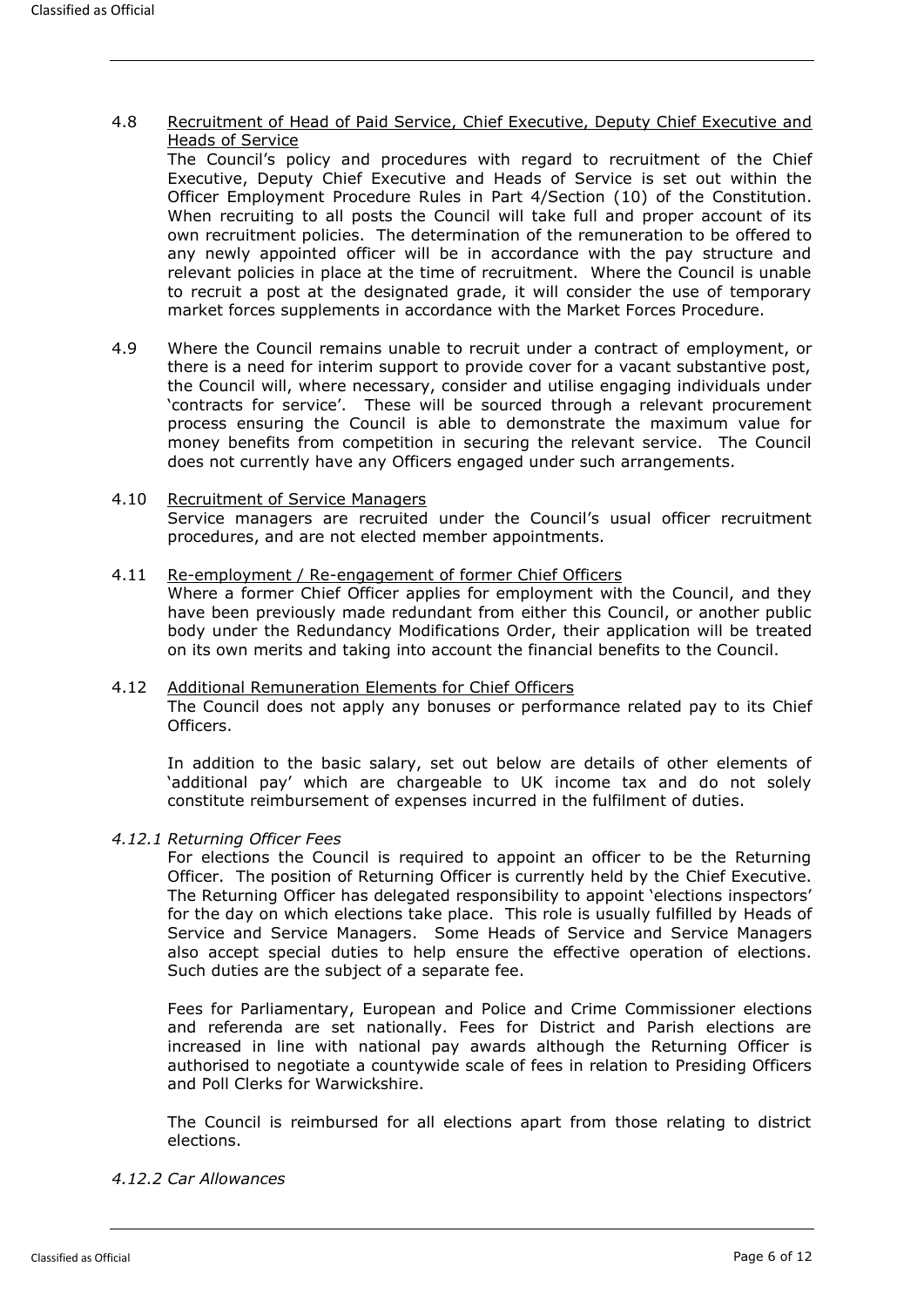The Chief Executive, Deputy Chief Executive and Heads of Service are entitled to receive a car allowance, which is currently equivalent to the maximum National Joint Council (NJC) essential car user lump sum of  $E1,239$  per annum. Service Managers are subject to the Council's Essential Car User Scheme, and if they meet the set criteria are entitled to receive essential car user lump sum of between £846 and £1,239 per annum, dependant upon car engine size.

At present nine Chief Officers (Chief Executive, Heads of Service and Service Managers) receive a car lease contribution, instead of a car allowance. The car lease scheme has been phased out for new members of staff. The car lease scheme provides Chief Officers with a maximum monthly contribution towards their lease car of £282. The Council's contribution was reduced by 10% in 2011, and rates have been frozen since this point. Vehicles are limited to those with emissions at a maximum level of 150g/km - this is reviewed regularly with a reduction in the emissions limit being introduced as technology improves.

In all instances, the Chief Officer receives reimbursement for mileage completed on work-related activities (not home to office mileage), at either the essential car user rate, which is paid at the HMRC rate, currently 45p per mile; or at the Council's lease car user mileage rate, which is currently between 10.875p and 12.395p per mile (this rate has been frozen since 2008).

*4.12.3 Local Government Pension Scheme*

Employees have a right to join the Local Government Pension Scheme. The contribution rates for 2020/21 are as follows and at the time of writing have not been updated for 2021/20:

Employee Contribution Rates

| Contributions table 2020/21 (update not available at the time of publishing) |  |  |
|------------------------------------------------------------------------------|--|--|
|------------------------------------------------------------------------------|--|--|

| If your actual pensionable pay is: | You pay a contribution rate of: |
|------------------------------------|---------------------------------|
| Up to £14,600                      | 5.5%                            |
| £14,601 to £22,800                 | 5.8%                            |
| £22,801 to £37,100                 | 6.5%                            |
| £37,101 to £46,900                 | 6.8%                            |
| £46,901 to £65,600                 | 8.5%                            |
| £65,601 to £93,000                 | 9.9%                            |
| £93,001 to £109,500                | 10.5%                           |
| £109,501 to £164,200               | 11.4%                           |
| £164,201 or more                   | 12.5%                           |

The Employer contribution rates are set by Actuaries advising the Warwickshire Pension Fund and reviewed on a triennial basis to ensure the scheme is appropriately funded. The rate for 2020/21 is 19.8%.

*4.12.4 Honoraria and Ex-Gratia Payments*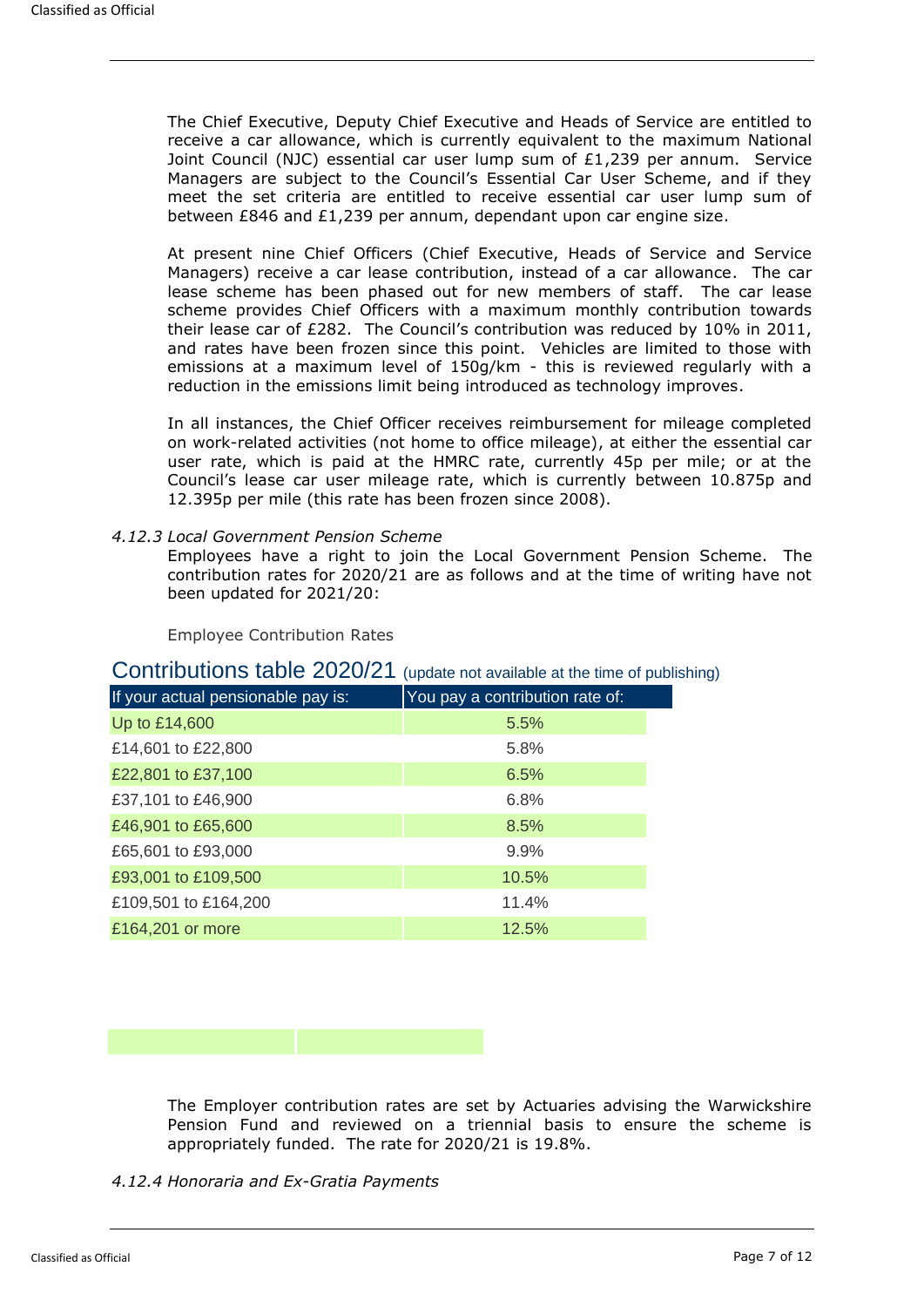Where a Chief Officer completes an exceptional piece of work, or provides an 'acting up' role, they may be awarded either a one off or monthly honoraria. Honoraria can be approved by the appropriate Head of Service for staff within their service area. Honoraria for Heads of Service can be approved by the Chief Executive.

Where an honoraria payment is proposed for the Chief Executive then the decision must be made by the Employment and Appointments Committee. Where the financial implications of an honorarium for a the Chief Executive are outside of the approved budget framework, then appropriate approval must also be sought in accordance with the Council's Constitution.

#### 4.13 Termination Payments

## *4.13.1 Redundancy or Interests of Efficiency*

Where the Council terminates a Chief Officer's employment by reason of redundancy, then they are entitled to a redundancy payment, in accordance with the Council's Discretionary Payments and Severance Policy. The redundancy policy applies to all employees regardless of grade.

In accordance with the Local Government Pension Scheme, a Chief Officer made redundant, who is also aged 55 years or over, will receive automatic unreduced access to their pension.

Where a Chief Officer is granted early retirement in the interests of efficiency, they will receive unreduced access to their pension, subject to being aged 55 years or over.

## *4.13.2 Ill Health Retirement*

Where an individual leaves the Council's employment through ill health retirement, there is no immediate pension strain cost to the Council, as all costs are met by the Local Government Pension Scheme. However, it may affect costs following the routine actuarial review.

#### *4.13.3 Pay in Lieu of Notice*

Where it is not possible or otherwise appropriate for the Chief Officer to serve their contractual notice period, then the Council may make a lump sum payment in lieu of notice.

#### *4.13.4 Other Contractual Payments upon Termination*

Where an individual leaves due to redundancy or ill health, the Council may pay any outstanding contractual payments such as annual leave, car allowances etc. In addition, the Council will reclaim any monies owed.

#### *4.13.5 Compromise Agreements*

In exceptional circumstances the Council may make a payment to an individual under a Compromise Agreement. Such agreements protect the Council where there is a risk of compensation and/or damages claim, which could have high financial impact and/or damage the Council's reputation. Payments would be authorised by the Chief Executive for the Deputy Chief Executive and Heads of Service/ Service Managers. In the event a compromise agreement involved the Chief Executive, the decision would be made by Full Council.

## **5.0 POLICY ON REMUNERATION OF OUR LOWEST PAID EMPLOYEES**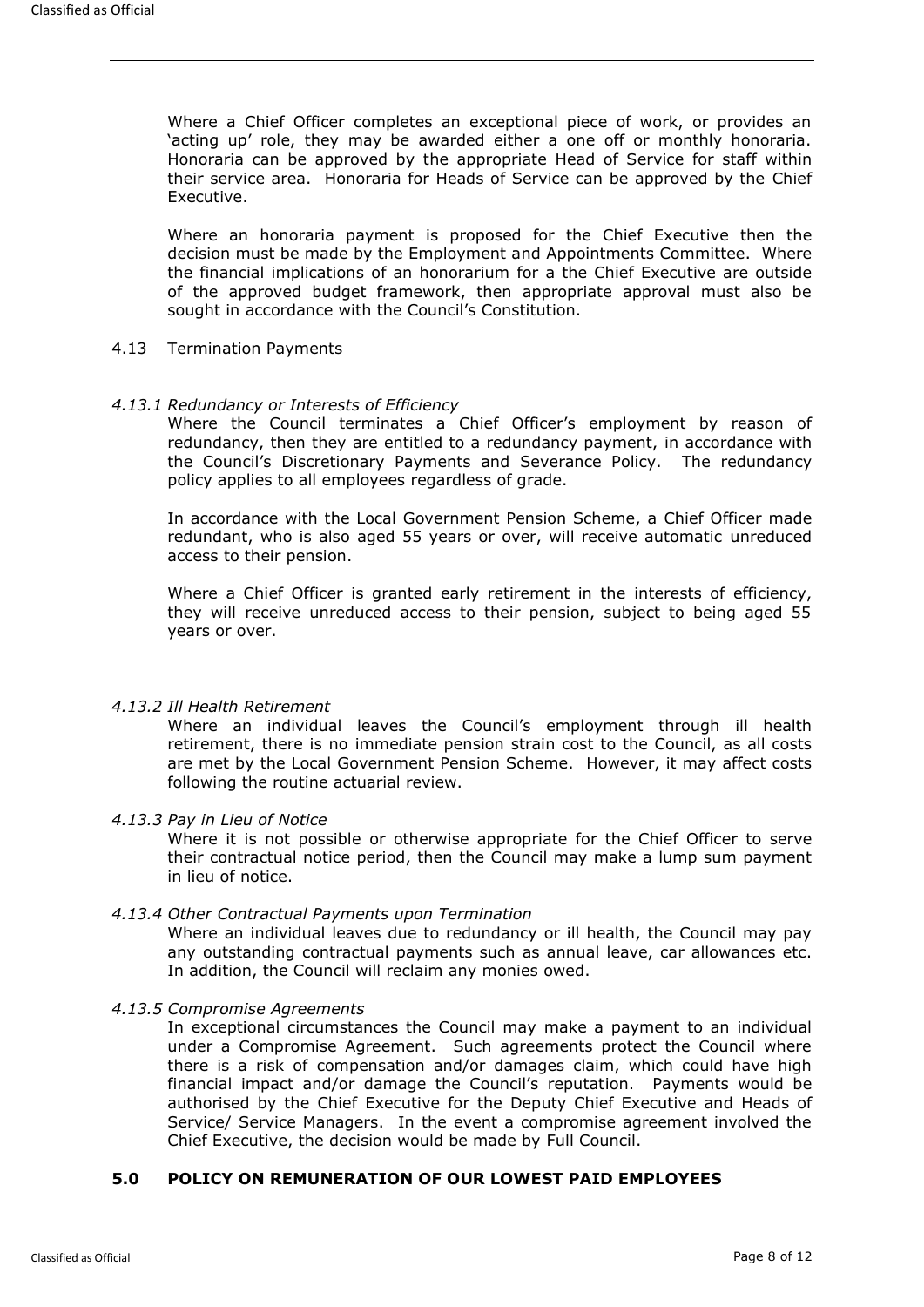## 5.1 Lowest Paid Employees

The definition of 'lowest paid employees' is a matter for local determination. The Council has agreed that the definition of 'lowest paid workers' will be those employed under a contract of employment with the Council employed on full time (37 hours) equivalent, in accordance with the minimum grade of the Council's agreed grading structure, i.e. Grade M, spinal column point 1, which is  $£17,842$ per annum (£9.25 per hour).

## **6.0 THE RELATIONSHIP BETWEEN THE REMUNERATION OF CHIEF OFFICERS AND OTHER EMPLOYEES**

- 6.1 The relationship between the rate of pay for the lowest paid employee and Chief Officers is determined by the processes used for setting pay and grading structures as set out earlier in this policy statement.
- 6.2 The published pay multiples report the current position as of the 1 January 2022 and are factual representations rather than a statement of policy. Pay multiples will be reviewed and published annually.
- 6.3 The current pay levels within the Council can be defined in the following ratios:-
	- Chief Executive to the lowest paid (full time equivalent) employee  $-6.2:1$
	- Average Chief Officer to lowest paid employee 2.7:1
	- Chief Executive to the median (mid point) of full time equivalent earnings 4.1:1
	- The average Chief Officer to the median (mid point) of full time equivalent earnings - 1.8:1.
- 6.4 As part of its overall and ongoing monitoring of alignment with external payments, both within and outside the local government sector, the Council will use available benchmark information as appropriate.

# **7.0 PUBLICATION**

- 7.1 Upon approval by the Full Council, this statement will be published on the Council's website. In addition, for posts where the full time equivalent salary is at least £50,000, the Council's Annual Statement of Accounts will include a note setting out the total amount of:
	- Salary, fees or allowances paid to or receivable by the person in the current and previous year;
	- Any bonuses so paid or receivable by the person in the current or previous year;
	- Any sums payable by way of expenses allowance that are chargeable to UK income tax;
	- Any compensation for loss of employment and any other payments connected with termination;
	- Any benefits received that do not fall within the above.

## **8.0 ACCOUNTABILITY AND DECISION MAKING**

8.1 In accordance with the Constitution of the Council, the Employment and Appointments Committee is responsible for decision making in relation to the recruitment, pay, terms and conditions, and severance arrangements in relation to employees of the Council subject to those matters that are delegated to the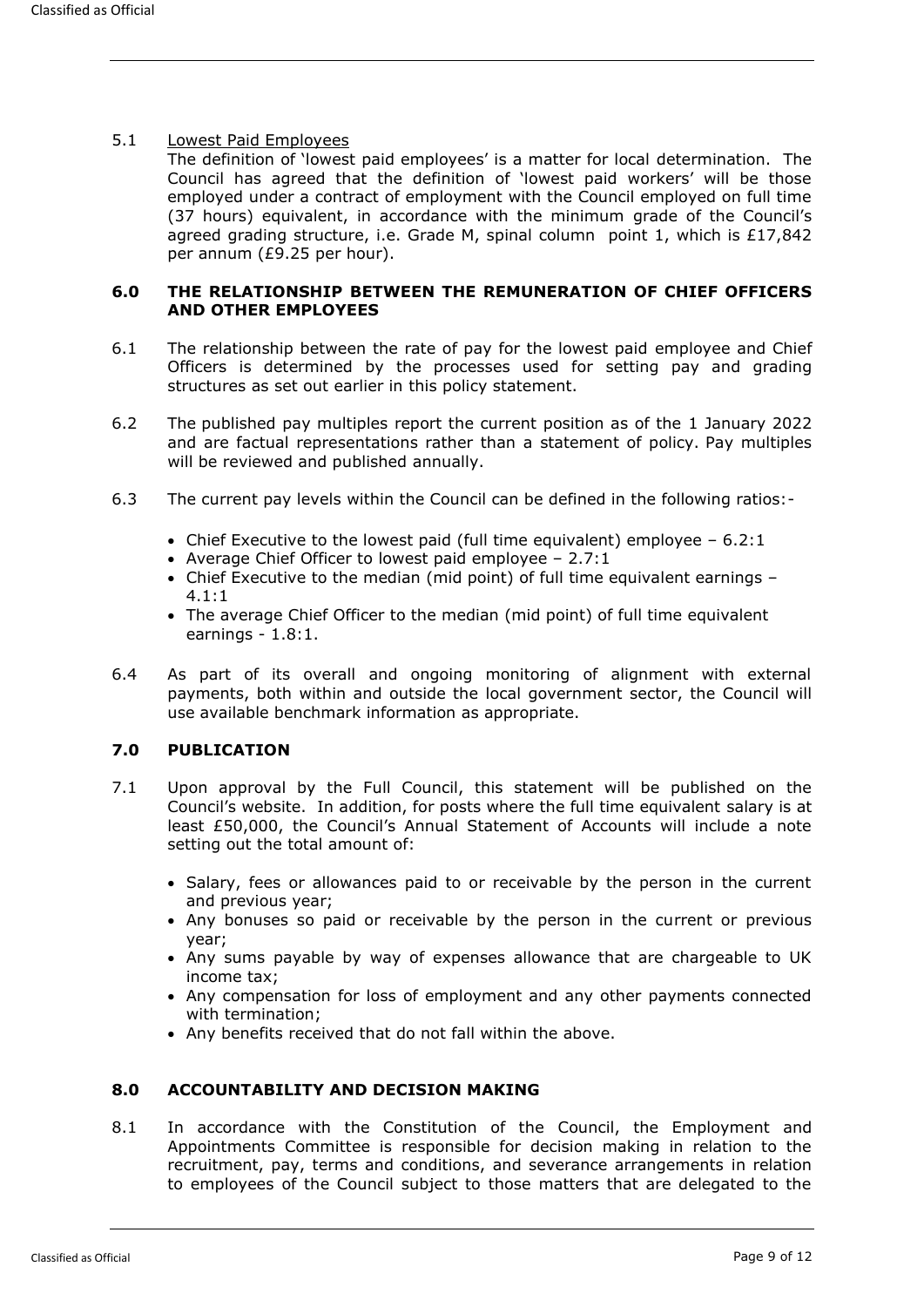Head of Paid Service or which by law cannot be determined by the Committee. Further details of these matters are set out in the Council's Constitution under the Scheme of Delegation to Officers and also in the Officer Employment Procedure Rules.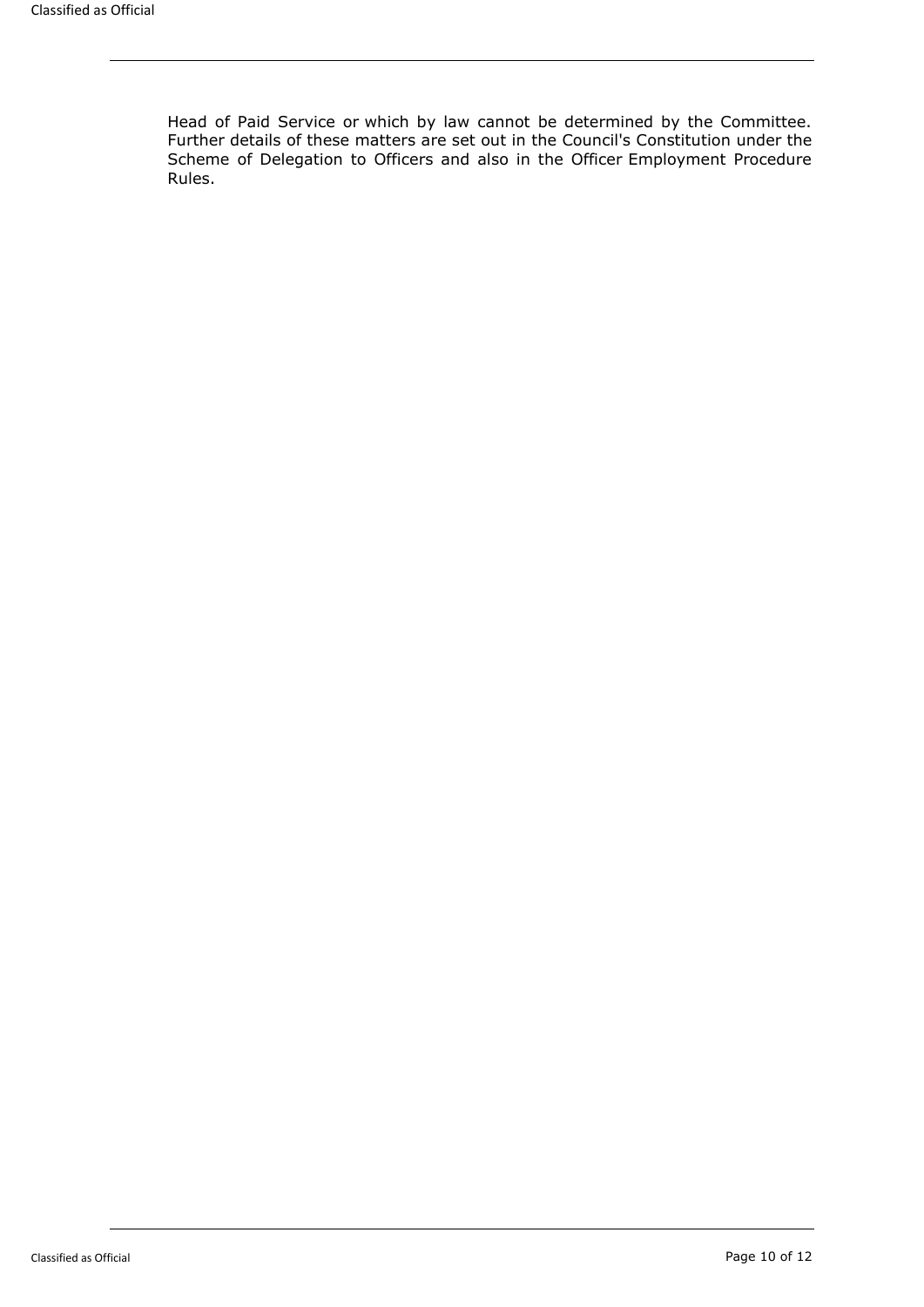#### **Grading Structure 1 April 2020**

#### (Including NJC, JNC and CE pay awards)

| Grade               | 01 April 2020 Hourly Rate |                  | Grade                  | 01 April 2020 Hourly Rate                     |                  |
|---------------------|---------------------------|------------------|------------------------|-----------------------------------------------|------------------|
| <b>Grade M</b>      |                           |                  | <b>Grade L</b>         |                                               |                  |
| 1                   | £17,842                   | £9.25            | 37                     | £40,876                                       | £21.19           |
| 2                   | £18,198                   | £9.43            | 38                     | £41,881                                       | £21.71           |
| 3                   | £18,562                   | £9.62            | 39                     | £42,821                                       | £22.20           |
| 4                   | £18,933                   | £9.81            | 40                     | £43,857                                       | £22.73           |
|                     |                           |                  |                        |                                               |                  |
| <b>Grade L</b>      |                           |                  | <b>Grade D</b>         |                                               |                  |
| 5                   | £19,312                   | £10.01           | 41                     | £44,863                                       | £23.25           |
| 6                   | £19,698                   | £10.21           | 42                     | £45,859                                       | £23.77           |
| 7                   | £20,092                   | £10.41           | 43                     | £46,845                                       | £24.28           |
| 8                   | £20,493                   | £10.62           | 44                     | £47,839                                       | £24.80           |
|                     |                           |                  |                        |                                               |                  |
| <b>Grade K</b><br>9 |                           |                  | <b>Grade C</b><br>45   |                                               |                  |
| 10                  | £20,903<br>£21,322        | £10.83           | 46                     | £48,821<br>£49,805                            | £25.31<br>£25.82 |
| 11                  | £21,748                   | £11.05<br>£11.27 | 47                     | £50,789                                       | £26.33           |
| 12                  | £22,183                   | £11.50           | 48                     | £51,772                                       | £26.83           |
| 13                  | £22,627                   | £11.73           |                        |                                               |                  |
| 14                  | £23,080                   | £11.96           |                        | Grade B (not currently in use)                |                  |
|                     |                           |                  | 49                     | £52,762                                       | £27.35           |
| Grade J             |                           |                  | 50                     | £53,747                                       | £27.86           |
| 15                  | £23,541                   | £12.20           | 51                     | £55,023                                       | £28.52           |
| 16                  | £24,012                   | £12.45           | 52                     | £55,718                                       | £28.88           |
| 17                  | £24,491                   | £12.69           |                        |                                               |                  |
| 18                  | £24,982                   | £12.95           |                        | Grade A (not currently in use)                |                  |
| 19                  | £25,481                   | £13.21           | 52                     | £55,718                                       | £28.88           |
|                     |                           |                  | 53                     | £56,697                                       | £29.39           |
| <b>Grade I</b>      |                           |                  | 54                     | £57,676                                       | £29.90           |
| 20                  | £25,991                   | £13.47           | 55                     | £58,667                                       | £30.41           |
| 21                  | £26,511                   | £13.74           | 56                     | £59,644                                       | £30.92           |
| 22                  | £27,041                   | £14.02           | 57                     | £60,638                                       | £31.43           |
| 23                  | £27,741                   | £14.38           |                        |                                               |                  |
| 24                  | £28,672                   | £14.86           |                        | <b>Head of Service Grade</b>                  |                  |
|                     |                           |                  |                        | 1<br>£60,036                                  | £31.12           |
| <b>Grade H</b>      |                           |                  |                        | 2<br>£62,345                                  | £32.32           |
| 25                  | £29,577                   | £15.33           |                        | 3<br>£64,651                                  | £33.51           |
| 26                  | £30,451                   | £15.78           | 4                      | £66,960                                       | £34.71           |
| 27                  | £31,346                   | £16.25           |                        |                                               |                  |
| 28                  | £32,234                   | £16.71           |                        | <b>Head of Service with Statutory Officer</b> |                  |
| <b>Grade G</b>      |                           |                  |                        | Grade (HoS with 7% supplement)<br>1           | £33.30           |
| 29                  | £32,910                   | £17.06           |                        | £64,239<br>$\overline{a}$<br>£66,709          | £34.58           |
| 30                  | £33,782                   | £17.51           | 3                      | £69,177                                       | £35.86           |
| 31                  | £34,728                   | £18.00           | 4                      | £71,647                                       | £37.14           |
| 32                  | £35,745                   | £18.53           |                        |                                               |                  |
|                     |                           |                  |                        | <b>Deputy Chief Executive</b>                 |                  |
| <b>Grade F</b>      |                           |                  |                        | 1<br>£87,338                                  | £45.27           |
| 33                  | £36,922                   | £19.14           |                        | $\overline{2}$<br>£89,909                     | £46.60           |
| 34                  | £37,890                   | £19.64           |                        | 3<br>£92,475                                  | £47.93           |
| 35                  | £38,890                   | £20.16           |                        |                                               |                  |
| 36                  | £39,880                   | £20.67           | <b>Chief Executive</b> |                                               |                  |
|                     |                           |                  |                        | 1<br>£110,970                                 | £57.52           |
|                     |                           |                  |                        | 2<br>£114,566                                 | £59.38           |
|                     |                           |                  | 3                      | £117,135                                      | £60.71           |
|                     |                           |                  |                        |                                               |                  |

\* - Overtime undertaken by officers on scp 28 or above will be subject to an automatic reduction of 10%